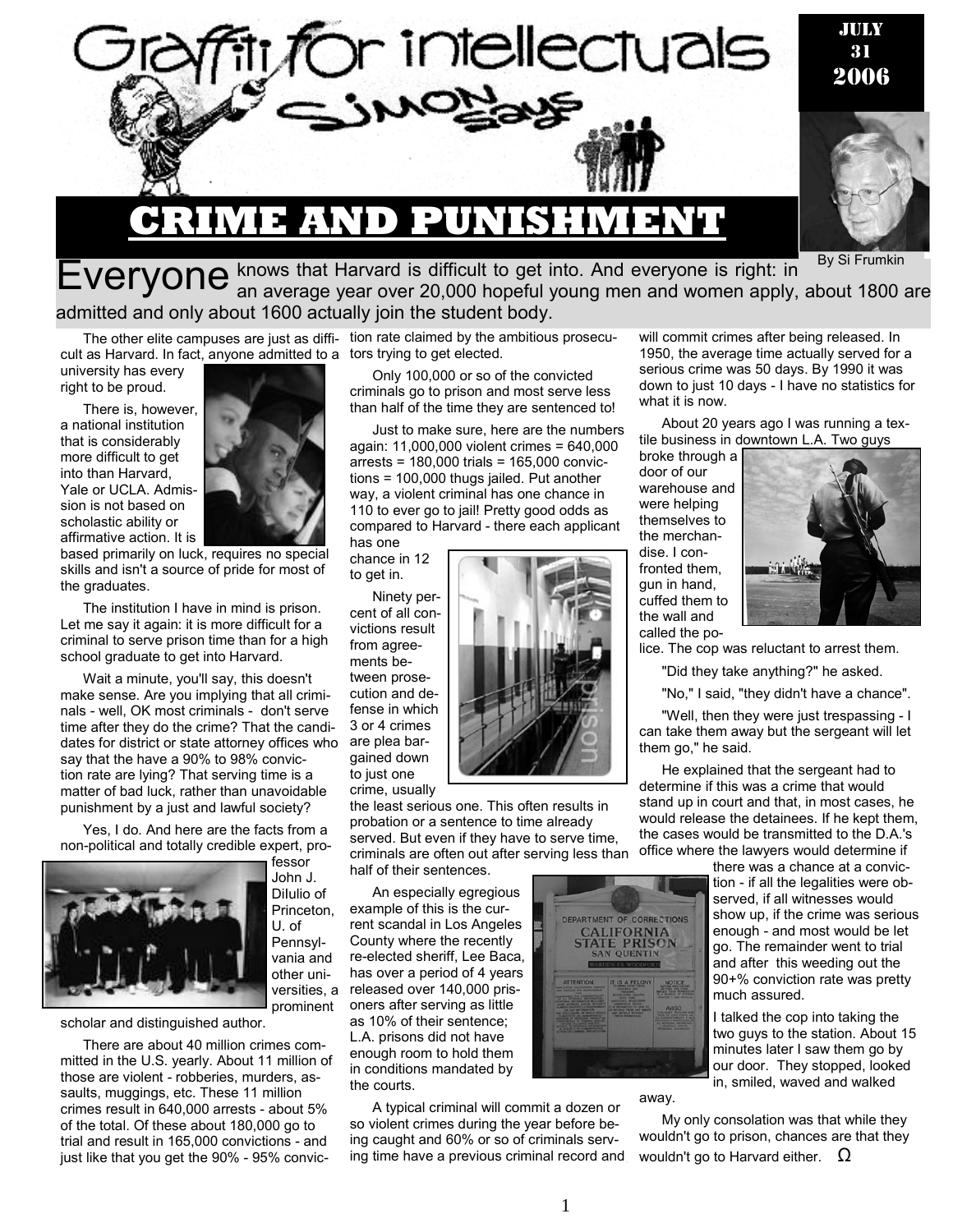# **What if 'The Protocols' were true?**

### Gershom Gale, The Jerusalem Post, Jun. 14, 2006

In recent months much has been made of papers written by supposed Western in-<br>In recent tellectuals that were deemed so rabidly anti-Semitic as to earn comparison to the infamous Protocols of the Learned Elders of Zion - a poor Russian forgery purporting to expose a Jewish plot to take over the world

Am I the only one who watches what's happening around me and wishes *halevai*  would it were so?

After all, what's so very wrong about trying to rule the world? The ancient Greeks and Persians did it, and after them the Romans. In the past century, the British did it. So did the Germans and the Japanese and the Russians, and now the



Chinese are doing it. Nations have tried to take over the world for as long as there have been nations, and that's considered "business as usual." But let even one poorly forged tract claim that the Jewish

nation has similar ambitions and oy va voy.

Why? Everyone else has tried to take over the world. Why not the Jews?

And consider the methods used and the goals pursued. Does anyone really believe, as the Protocols charge, that 13 million Jews can force any nation that wants peace into war? Can anyone really imagine a Jewish army bent on world domination? Or a despotic Jewish tyranny out to squelch freedom of thought or individual ambition?

"Big Bubby is watching you!" The very idea is ridiculous.

But for argument's sake, let's say the Jews are indeed destined to govern the globe. What then? What kind of government would be put in place?

IF THE best of all possible leaders is a per-

son who doesn't hunger to lead, what of a civil administration that doesn't pant to govern?

Hundreds of thousands of Jews today

have spent their entire lives in the nonmaterialistic meritocracy of Talmud study learning how to balance the multitude of personal, social, ethical, economic, political, ecological and spiritual considerations that must occupy any worthy global civil service. If that light were allowed to shine, it could draw disillusioned citizens from around the world.

And what of "the evil Jewish agenda"? Poppycock! Judaism, unlike other world religions, is not out to remake the world in its own image. It's not out to make the world Jewish, but to make the world just. It stakes no exclusive claim to heaven; membership is open to sincere converts.

Indeed, though Jews are themselves bound by 613 commandments, their mission - the reason for which they were "chosen" - is to bring the world into alignment with the Seven Noachide Laws that are binding on all humanity (Sanhedrin 58b, Maimonides' Code, Kings 8:10):

- 1. Do not murder.
- 2. Do not steal.
- 3. Do not worship false gods.
- 4. Do not be licentious.

5. Do not eat a limb removed from a live animal.

6. Do not curse God.

7. Set up courts and bring offenders to justice.

Anyone who does his or her best to live by these laws, says Judaism, is assured a place in paradise. Further, in the course of

> pursuing their mission to usher in an era of world peace and plenty - a mission constantly interrupted by the need to deal with the mindless pogrom of the moment - the Jews have pioneered the very concept of universal human rights, estab-

lished the innate value of every human life, enshrined the sanctity of both freedom and rest, and actually practised compassion for the weak.

Are the Jews perfect? Far from it. But unlike most, they seek perfection.

From the way some people talk, you'd think a Jewish attempt to positively influence the world were a form of plague. Yet what is the Jewish disease? What is the Jews' real crime?

Perhaps Adolf Hitler named it when he wrote in *Mein Kampf*: "The Jews have inflicted two wounds on humanity:



circumcision on the [Jewish] body, and conscience on the soul."

And make no mistake - being the conscience of the world is a thankless task. No one likes to be reminded that there is a Right and a Wrong, and that they have lost their way.

Yet we have lost our way, time and time again. Humanity has tried, fought over and swiftly discarded just about every "ism" it can think of. Why not give Judaism a chance? Unlike other ideologies, it has stood the tests of both time and opportunity.

While other nations struggled to spread their influence horizontally over space, the Jewish nation has been building its "empire" vertically through time, in the process providing countless examples of altruistic leadership and dedication to the common good. It has met with, outshone and outlived opposition of every kind.

Jews have taken the message about loving your neighbor as yourself and made it a day-to-day response to violent hatred. Israel, for example, cares more about the physical well-being of those who see all Jews as mortal enemies than those people care about themselves.

The Jews have talked the talk, and walked the walk, for 3,500 long years.

So now they are moving to take over the world?

The world could do worse.

—————————



The writer, a veteran Post staffer, is editor of the paper's Christian edition.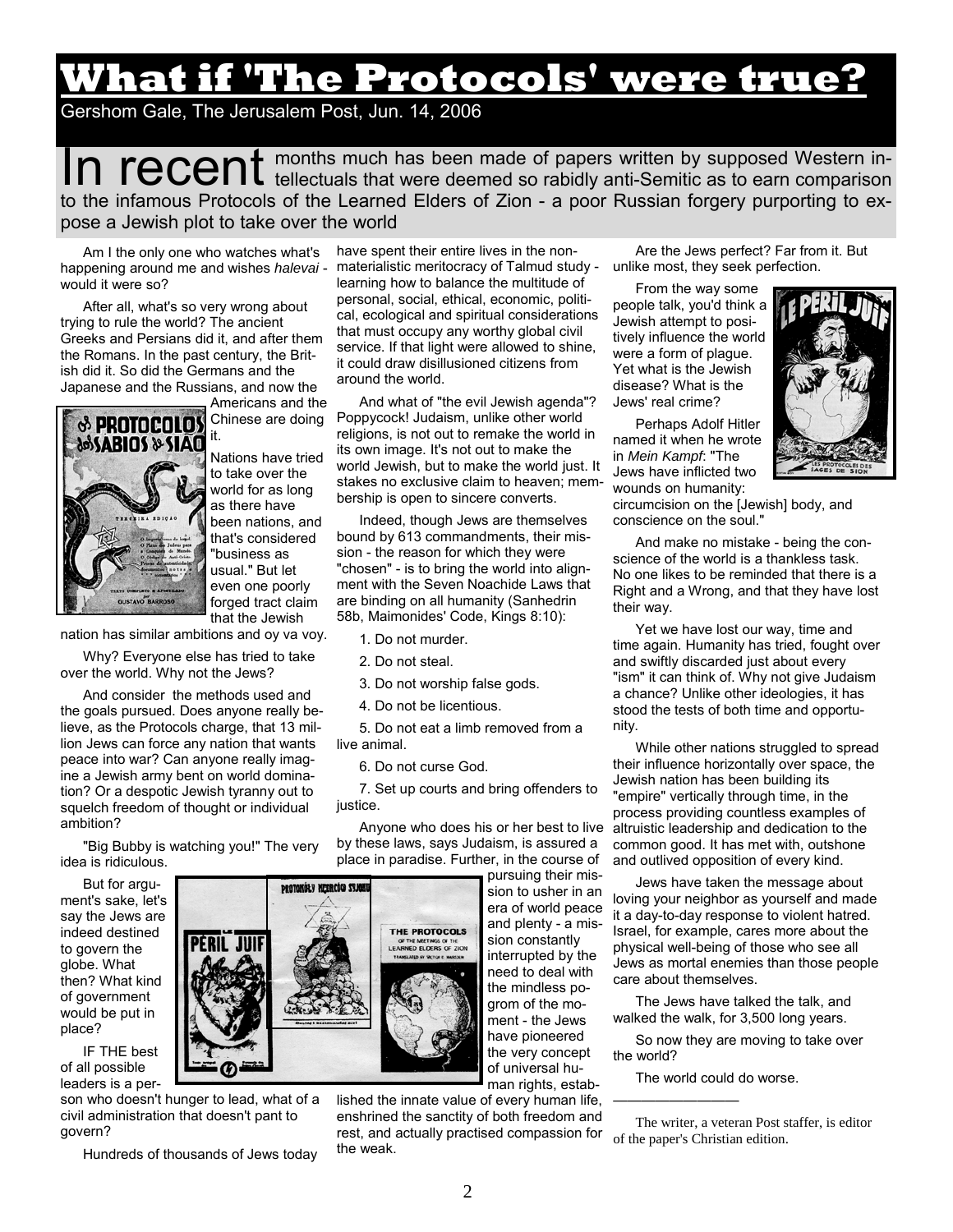## **DEMOCRACY'S LONG HAUL** by David Brooks, N.Y.Times, 7/13/06

In 1848 a democratic revolution swept across Europe, and then promptly col-<br>In 1848 a lapsed. Thousands of protesters were killed in the streets. Authoritarian regimes were re- established. Some called 1848 "the turning point when Europe failed to turn."

### Please, please read this! It is a brilliant scholarly exposition that we should keep in mind in these difficult times. Si. F.

And yet that wasn't true. Antidemocratic regimes did regain power, but within decades they had enacted most of the reforms the revolutionaries of 1848 had asked for. Constitutions were written. Suffrage was



expanded. Welfare systems were created.

Conservative authoritarians enacted these reforms reluctantly, and with cynical motivations. But they knew they had to keep up with the times to retain their grip on power and to forestall more radical change. Democracy didn't move forward in

a burst of glory, but in a long slog of gradual concessions made by reluctant conservative reformers.

I wonder if, when we look back at the world of today from some future vantage point, we will see an echo of that pattern.

We'll see a burst of democratic change that swept the world between 1980 and 2005. Authoritarian regimes collapsed, sometimes under their own weight (the Soviet Union), sometimes amid outside pressure (the Philippines) and sometimes by force (Iraq). In places where the fabric of society was thick, nations maintained their equilibrium, and democratic dreams were



**"Revolution Demands Movement" - Metternich fleeing, political cartoon 1848** 

realized. But in nations where totalitarianism had been strongest, and civil society most brutally pulverized, liberation begat chaos.

In these places, the old political order was the only source of social authority, and once that was removed everything was permissible. The worst people in the nation were given free rein to prey upon the best. In Iraq, that meant brutal violence, rampant crime and a sectarian power struggle that produced unimaginable horror.

In Russia, the chaos produced a culture of plunder and gangsterism that rewarded the dishonest. A large share of the population was set free to drink itself to death, with the average lifespan of the Russian man declining by seven years.



**Map of Europe in revolt—1848** 

Moreover, the Western liberators were complicit in and discredited by the chaos. In Russia, the West sent in economists and technocrats. Coming from places that had always been stable, they took for granted the moral foundations that undergird stability. They didn't see that Russia lacked these foundations, and that any institutions they built on top would simply be perverted.

In Iraq, the American liberators didn't understand what would happen if brutalized Iraqis were left in a state of nature, and didn't or couldn't impose a humane order.

So if the first stage of the democratic era in these places was liberation and the second stage was chaos, the third stage was conservative restoration. Unlike the Western democrats, the conservatives - Putin in Russia, the theocrats and strongmen who came to dominate Iraq - did un-



derstand the desire for order. They understood the people's desire to live in an environment in which it was possible to lead a dignified life. They shared the feeling of national shame that had come amid the chaos and the longing to restore national prestige. In short, they had a deeper understanding of human nature than the techno-

crats who came to modernize them.

The autocrats created nations that were not totalitarian but not free. On the one hand they sought to stifle liberty in order to secure their grip on power. Democracy activists were arrested and TV stations suborned. On the other hand, as in 1848, the democratic forces did not go away. The people, especially the growing middle classes, longed for freedom. New technologies threatened centralized power. The conservative autocrats would find that if they did not buy off the public with gradual reforms, they would either have to rule by terror, which is unstable, or more radical re-

forms would be imposed upon them.

If this pattern is true, and future historians do look back on our period this way, then a crucial task for U.S. foreign policy in the years ahead will be to cajole semiautocratic regimes - in places ranging from Russia, the Middle East and even China into making gradual democratic reforms. At the moment we do this badly, alternating between bold speeches that call for revolution and craven diplomatic gestures that suggest capitulation.

We're out of the period of mass rallies and toppling regimes and orange revolutions. We're coming into a period of, at best, a gradualist conservative reform. It's time to come up with a strategy for helping today's unimaginative autocrats to become

new and improved Bismarcks. <